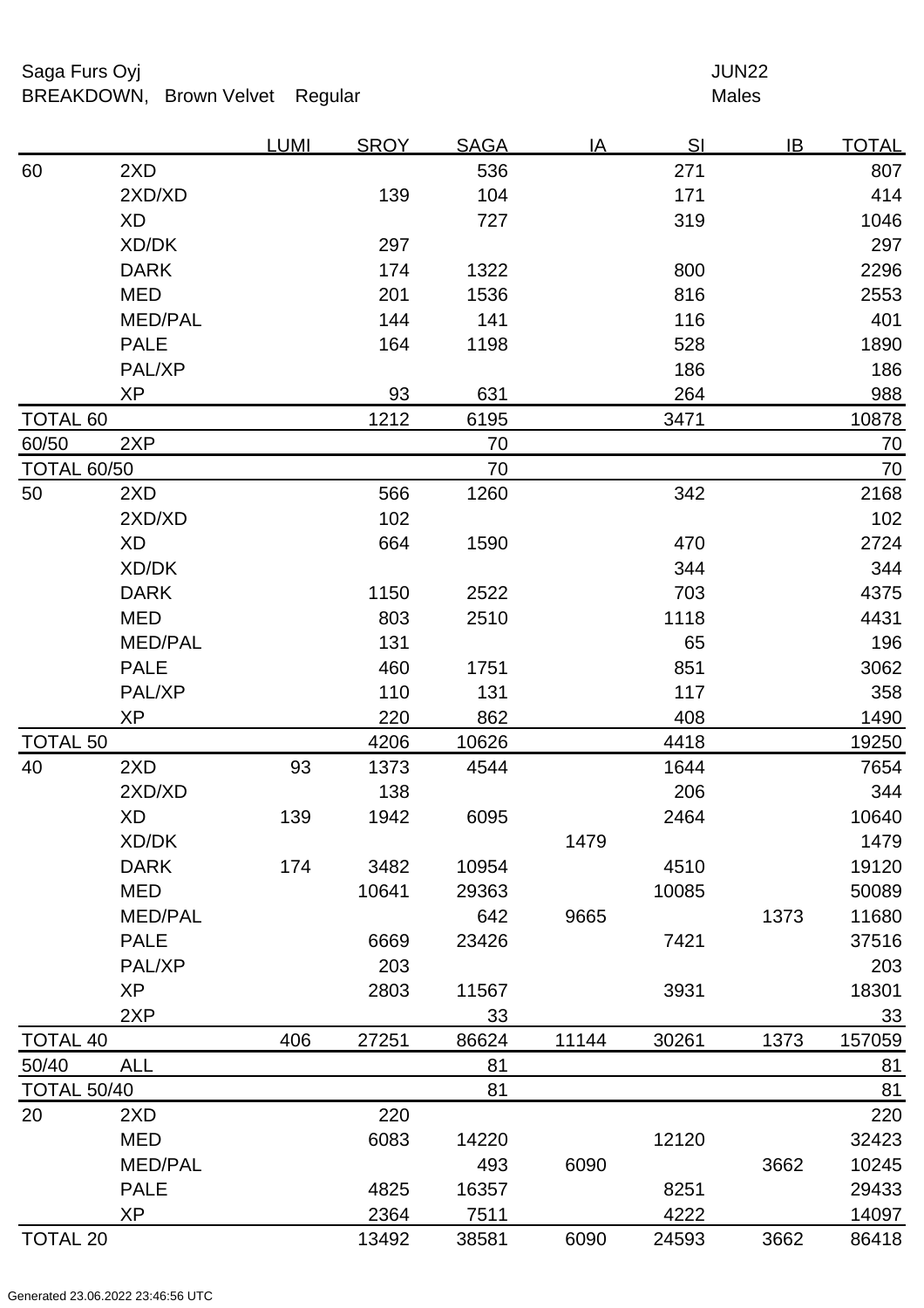# Saga Furs Oyj and the Saga Furs Oyj and the Saga Furs of the Saga Furs of the Saga Furs of the Saga Furs of the Saga Furs of the Saga Furs of the Saga Furs of the Saga Furs of the Saga Furs of the Saga Furs of the Saga Fur BREAKDOWN, Brown Velvet Regular Males

|                     |                      | <b>LUMI</b> | <b>SROY</b> | <b>SAGA</b> | <u>IA</u> | S <sub>l</sub> | $\overline{1}B$ | <u>TOTAL</u> |
|---------------------|----------------------|-------------|-------------|-------------|-----------|----------------|-----------------|--------------|
| 30                  | 2XD                  |             | 6249        | 10722       |           | 3132           |                 | 20103        |
|                     | <b>XD</b>            |             | 9472        | 12625       |           | 5008           |                 | 27105        |
|                     | XD/DK                |             |             | 622         | 8003      |                | 1618            | 10243        |
|                     | <b>DARK</b>          |             | 12172       | 15720       |           | 10245          |                 | 38137        |
|                     | <b>MED</b>           |             | 7760        | 15045       |           | 13149          |                 | 35954        |
|                     | <b>MED/PAL</b>       |             |             | 1001        | 6636      |                | 3233            | 10870        |
|                     | <b>PALE</b>          |             | 7029        | 13814       |           | 10099          |                 | 30942        |
|                     | <b>XP</b>            |             | 3138        | 10080       |           | 5450           |                 | 18668        |
| <b>TOTAL 30</b>     |                      |             | 45820       | 79629       | 14639     | 47083          | 4851            | 192022       |
| 30/20               | <b>ALL</b>           |             |             | 172         |           |                |                 | 172          |
| <b>TOTAL 30/20</b>  |                      |             |             | 172         |           |                |                 | 172          |
| <b>TOTAL 2XD</b>    |                      | 93          | 8408        | 17062       |           | 5389           |                 | 30952        |
|                     | <b>TOTAL 2XD/XD</b>  |             | 379         | 104         |           | 377            |                 | 860          |
| <b>TOTAL XD</b>     |                      | 139         | 12078       | 21037       |           | 8261           |                 | 41515        |
| <b>TOTAL XD/DK</b>  |                      |             | 297         | 622         | 9482      | 344            | 1618            | 12363        |
| <b>TOTAL DARK</b>   |                      | 174         | 16978       | 30518       |           | 16258          |                 | 63928        |
| <b>TOTAL MED</b>    |                      |             | 25488       | 62674       |           | 37288          |                 | 125450       |
|                     | <b>TOTAL MED/PAL</b> |             | 275         | 2277        | 22391     | 181            | 8268            | 33392        |
| <b>TOTAL PALE</b>   |                      |             | 19147       | 56546       |           | 27150          |                 | 102843       |
| <b>TOTAL PAL/XP</b> |                      |             | 313         | 131         |           | 303            |                 | 747          |
| <b>TOTAL XP</b>     |                      |             | 8618        | 30651       |           | 14275          |                 | 53544        |
| <b>TOTAL 2XP</b>    |                      |             |             | 103         |           |                |                 | 103          |
| <b>TOTAL ALL</b>    |                      |             |             | 253         |           |                |                 | 253          |
| <b>TOTAL C1</b>     |                      |             | 14913       | 48733       |           | 20706          |                 | 84352        |
| <b>TOTAL C1/C2</b>  |                      | 406         | 7642        | 2186        |           | 6348           |                 | 16582        |
| <b>TOTAL C2</b>     |                      |             | 48036       | 115444      | 31873     | 58645          | 9886            | 263884       |
| <b>TOTAL C3</b>     |                      |             | 21390       | 55615       |           | 24127          |                 | 101132       |
| <b>TOTAL CHIP</b>   |                      |             |             |             | 31873     |                | 9886            | 41759        |
| <b>TOTAL OPEN</b>   |                      |             |             | 2758        |           |                |                 | 2758         |
| <b>TOTAL SPT</b>    |                      |             |             | 253         |           |                |                 | 253          |
| <b>TOTAL VELV</b>   |                      | 406         | 91981       | 221978      | 31873     | 109826         | 9886            | 465950       |
| <b>TOTAL</b>        |                      | 406         | 91981       | 221978      | 31873     | 109826         | 9886            | 465950       |

Lots: 2480 Showlots: 547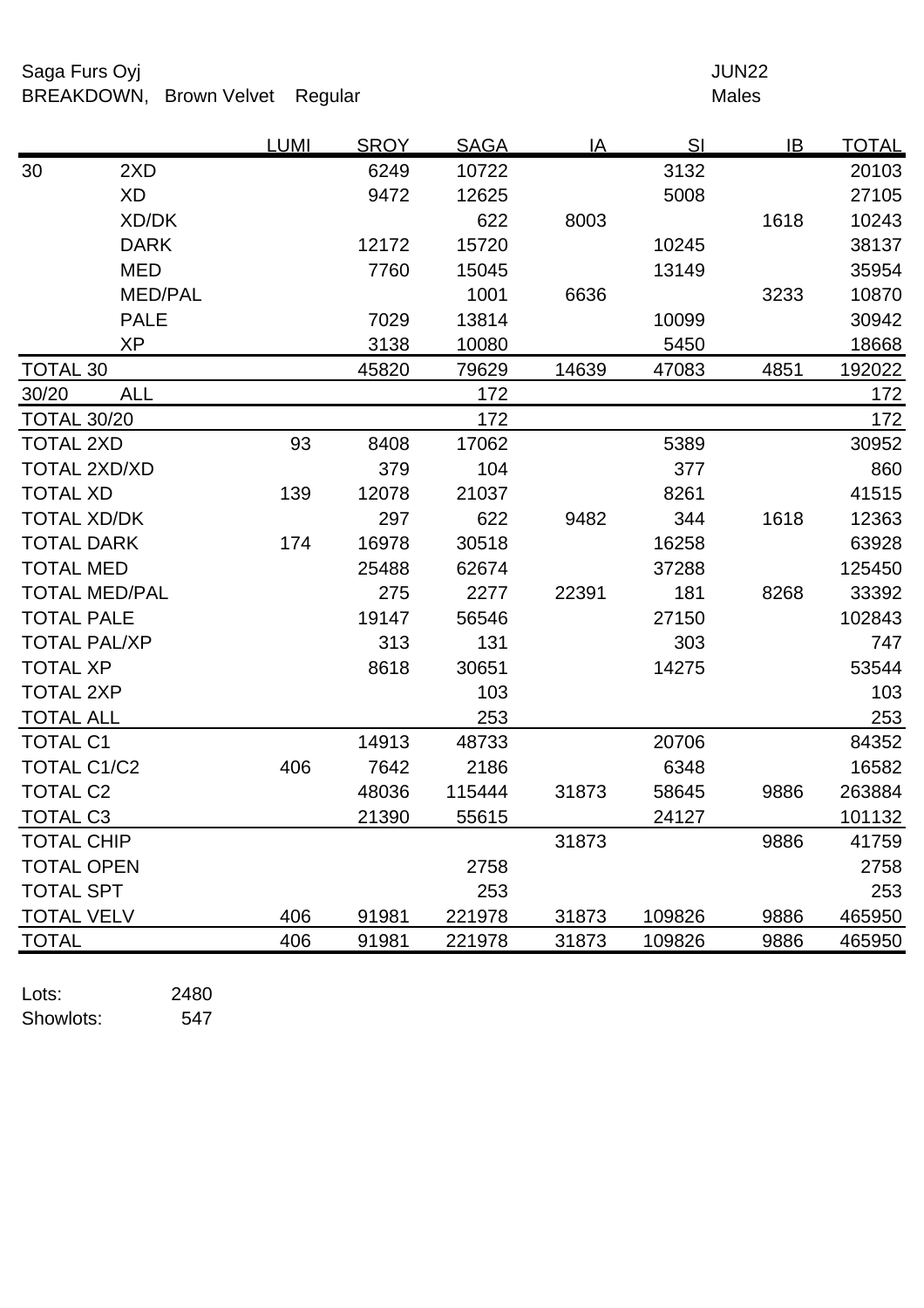## Saga Furs Oyj and the Saga Furs Oyj and the Saga Furs of the Saga Furs of the Saga Furs of the Saga Furs of the Saga Furs of the Saga Furs of the Saga Furs of the Saga Furs of the Saga Furs of the Saga Furs of the Saga Fur BREAKDOWN, Brown Velvet Regular Females

|                    |                | <b>LUMI</b> | <b>SROY</b> | SR/S | <b>SAGA</b> | <u>IA</u> | S <sub>l</sub> | IB   | <u>TOTAL</u> |
|--------------------|----------------|-------------|-------------|------|-------------|-----------|----------------|------|--------------|
| $\mathbf 0$        | <b>DARK</b>    |             |             |      | 855         |           |                |      | 855          |
|                    | <b>MED</b>     |             | 10551       |      | 31468       |           | 6291           |      | 48310        |
|                    | <b>MED/PAL</b> |             |             |      | 1007        | 10058     |                | 2655 | 13720        |
|                    | <b>PALE</b>    |             | 7497        |      | 21350       |           | 5043           |      | 33890        |
|                    | <b>XP</b>      |             | 3001        |      | 8674        |           | 1793           |      | 13468        |
| <b>TOTAL 0</b>     |                |             | 21049       |      | 63354       | 10058     | 13127          | 2655 | 110243       |
| 3                  | XD/DK          |             | 1007        |      | 5007        | 3825      | 1777           | 1076 | 12692        |
|                    | <b>MED/PAL</b> |             | 627         |      | 4823        | 5598      | 2514           | 1623 | 15185        |
|                    | <u>ALL</u>     |             |             |      | 67          | 314       |                |      | 381          |
| TOTAL <sub>3</sub> |                |             | 1634        |      | 9897        | 9737      | 4291           | 2699 | 28258        |
| $\mathbf{1}$       | 2XD            |             | 9156        |      | 12154       |           | 876            |      | 22186        |
|                    | <b>XD</b>      |             | 13400       |      | 18846       |           | 477            |      | 32723        |
|                    | XD/DK          |             |             |      | 1705        | 20189     |                |      | 21894        |
|                    | <b>DARK</b>    |             | 19065       |      | 27530       |           | 876            |      | 47471        |
|                    | <b>MED</b>     |             | 13084       |      | 26217       |           | 1542           |      | 40843        |
|                    | <b>MED/PAL</b> |             |             |      | 1266        | 15976     |                |      | 17242        |
|                    | <b>PALE</b>    |             | 9025        |      | 20982       |           | 2497           |      | 32504        |
|                    | <b>XP</b>      |             | 3132        |      | 7344        |           | 886            |      | 11362        |
| <b>TOTAL 1</b>     |                |             | 66862       |      | 116044      | 36165     | 7154           |      | 226225       |
| 20                 | 2XD            | 91          | 567         |      | 1778        |           | 218            |      | 2654         |
|                    | 2XD/XD         |             | 344         |      |             |           |                |      | 344          |
|                    | XD             | 104         | 587         |      | 2016        |           | 268            |      | 2975         |
|                    | XD/DK          | 80          |             |      | 593         |           | 157            |      | 830          |
|                    | <b>DARK</b>    | 151         | 1077        |      | 2781        |           | 365            |      | 4374         |
|                    | <b>MED</b>     | 271         | 1788        |      | 2975        |           | 127            |      | 5161         |
|                    | <b>MED/PAL</b> | 130         | 179         |      | 1071        |           | 81             |      | 1461         |
|                    | <b>PALE</b>    | 188         | 1076        |      | 1984        |           |                |      | 3248         |
|                    | PAL/XP         |             | 232         |      | 255         |           | 146            |      | 633          |
|                    | <b>XP</b>      |             | 476         |      | 920         |           |                |      | 1396         |
| <b>TOTAL 20</b>    |                | 1015        | 6326        |      | 14373       |           | 1362           |      | 23076        |
| 30                 | 2XD            |             | 168         | 132  | 723         |           |                |      | 1023         |
|                    | 2XD/XD         |             |             |      |             |           | 137            |      | 137          |
|                    | <b>XD</b>      |             | 216         | 200  | 884         |           |                |      | 1300         |
|                    | XD/DK          |             |             |      |             |           | 87             |      | 87           |
|                    | <b>DARK</b>    |             | 321         | 325  | 1385        |           | 170            |      | 2201         |
|                    | <b>MED</b>     |             | 142         | 256  | 1020        |           | 307            |      | 1725         |
|                    | <b>MED/PAL</b> |             |             |      | 80          |           | 202            |      | 282          |
|                    | <b>PALE</b>    |             | 105         | 185  | 565         |           | 211            |      | 1066         |
|                    | PAL/XP         |             |             |      | 178         |           |                |      | 178          |
|                    | <b>XP</b>      |             |             | 388  |             |           | 106            |      | 494          |
| <b>TOTAL 30</b>    |                |             | 952         | 1486 | 4835        |           | 1220           |      | 8493         |
| 30/20              | 2XD            |             |             |      |             |           | 233            |      | 233          |
|                    | 2XD/XD         |             |             |      |             |           | 131            |      | 131          |
|                    | <b>XD</b>      |             |             |      |             |           | 257            |      | 257          |